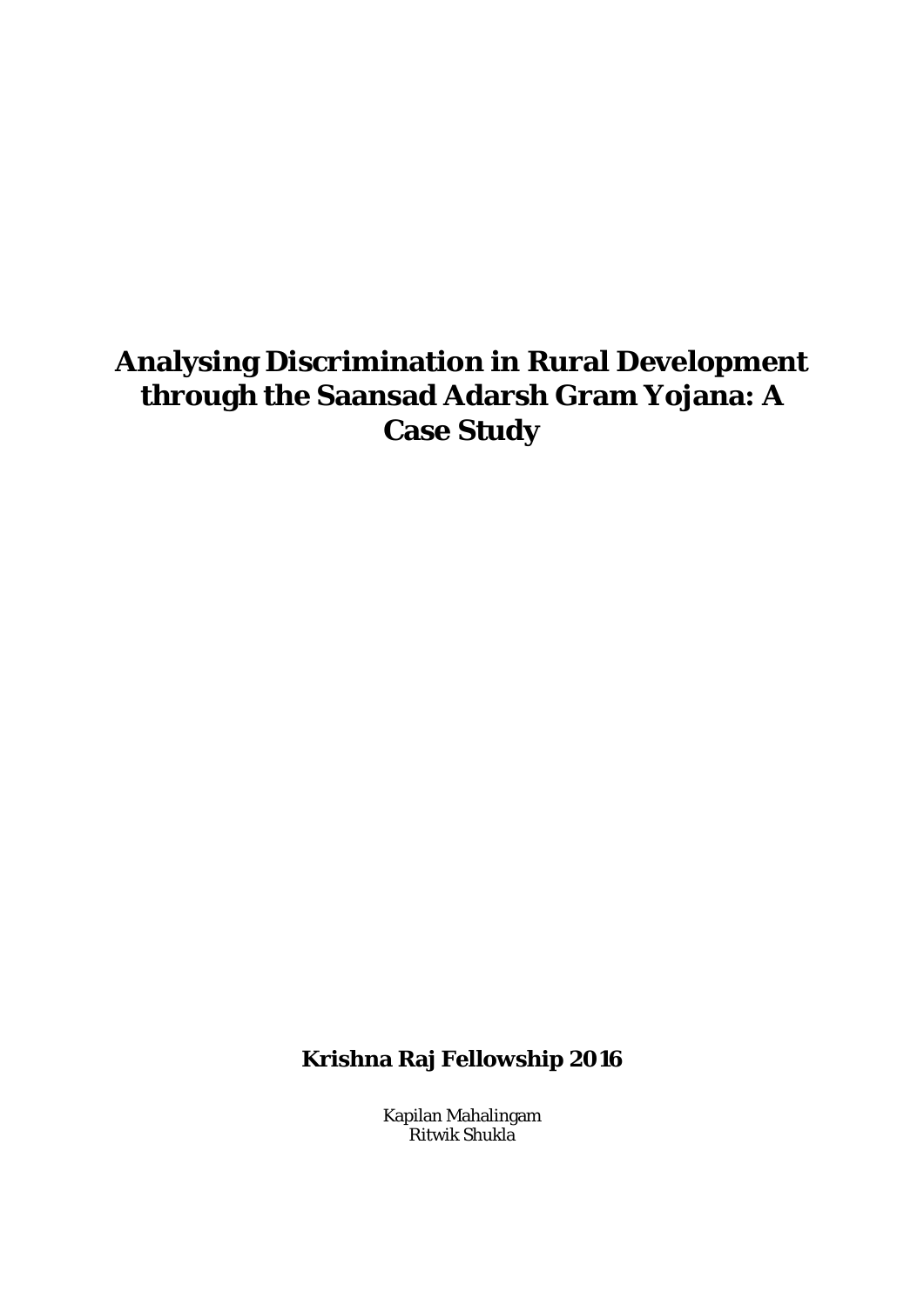### **Abstract**

*This paper seeks to study the implementation and impact of the Saansad Adarsh Gram Yojana in the village of Islamgarh in Haryana, specifically the differential treatment afforded to different caste groups. In the absence of any infrastructural development under the scheme, we analyse discrimination in the formulation of the developmental strategy, village administration, as well as some pre-existing form of discrimination in the village. Finally, we look at some of the reasons for the failure of the scheme, as well as provide a roadmap for future development.*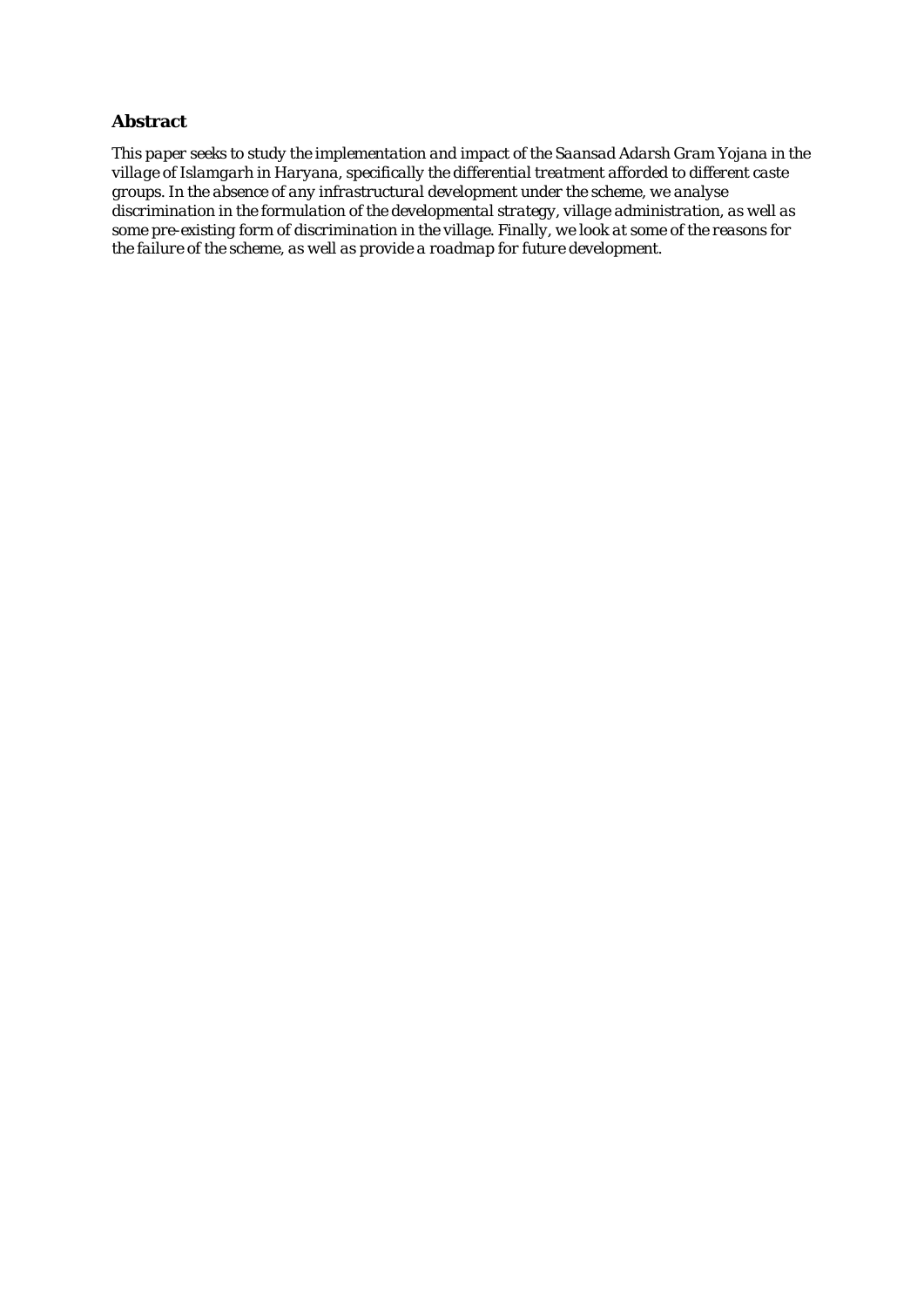## **Introduction**

Discrimination has long been one of the enduring spectres on the Indian landscape. Any scheme aimed at development through community mobilization must in its purview also focus on integration of community, through positive action for the upliftment of those historically discriminated against. In the Indian context, an equalising of public amenities and opportunities, irrespective of religion, ethnicity, gender, caste and other such social identities, is a must for the success of any grassroots development project. No true rural development project can now choose to ignore the pervasive discriminatory structures present on many of these fronts in an Indian village. Moving away from purely economic development models to those such as Amartya Sen's capabilities model, intra-community discrimination has been ignored for a long period of time, despite commitments in the constitution to end the same is a notable detriment to the goals of development.

The Sansad Adarsh Gram Yojana (SAGY) was launched by Prime Minister, Narendra Modi in October 2014, to serve as a model of rural development and empowerment. Under this scheme, each Member of Parliament (MP) was to adopt a rural village in his constituency, and develop it into an *adarsh gram*, or model village, by 2016. The goal was for each MP to develop their first village by 2016, and two more by 2019. Thereafter, they were to identify and develop five more *adarsh grams* over the next five years, for a total of 8 model villages by 2024.

The objective of the Sansad Adarsh Gram Yojana is twofold development: firstly, 'holistic development' of the identified gram panchayats, which includes social mobilization, trying to inculcate a sense of community and an ethic of communitydriven, grassroots development. The scheme aims to co-opt the different village communities into the development process, blurring dividing lines in the community, uplifting the poor and the downtrodden, and trying to encourage the

spread of morals and culture through the villagers. The goal is to generate a model of local development and effective governance—where the adopted *adarsh grams* serve as catalysts for the development of the area by motivating and training neighbouring villages to emulate the *adarsh gram's* ethos of development. ("Saansad Adarsh Gram Yojana (SAGY) Guidelines" 11)

Secondly, the scheme concentrates on the infrastructural and administrative development of the village. This includes ensuring adequate road connectivity, water and electricity supply, complete and effective implementation of various schemes (such as the IAY, the NREGA, etc.), and effective functioning of governmental services (health, education, the public distribution services, and the like).

A curious quirk of the SAGY is that no separate developmental funds have been allotted for this plan, *per se*; it emphasizes the MP's capacity in leveraging the preexisting schemes, along with effective utilization of their Member of Parliament Local Area Development Scheme (MPLAD) funds to facilitate development, as well as raising money through public-private partnerships.

As for the structure of the plan, the MP's were to adopt the first village by November 2014, and in the following few months, conduct a baseline survey of the village, as well as prepare a Village Development Plan in consultation with, and involving extensive participation from, the gram panchayat, villagers, as well as marginalized groups in the village. The plan was to have specific recommendations, as well as an itemized budget for village development, with timelines stated clearly in order to ensure development by the 2016 deadline. All the plans, for all the villages, as well as the baseline surveys were to be made available to the public, to ensure adequate transparency.

### **Research Objectives**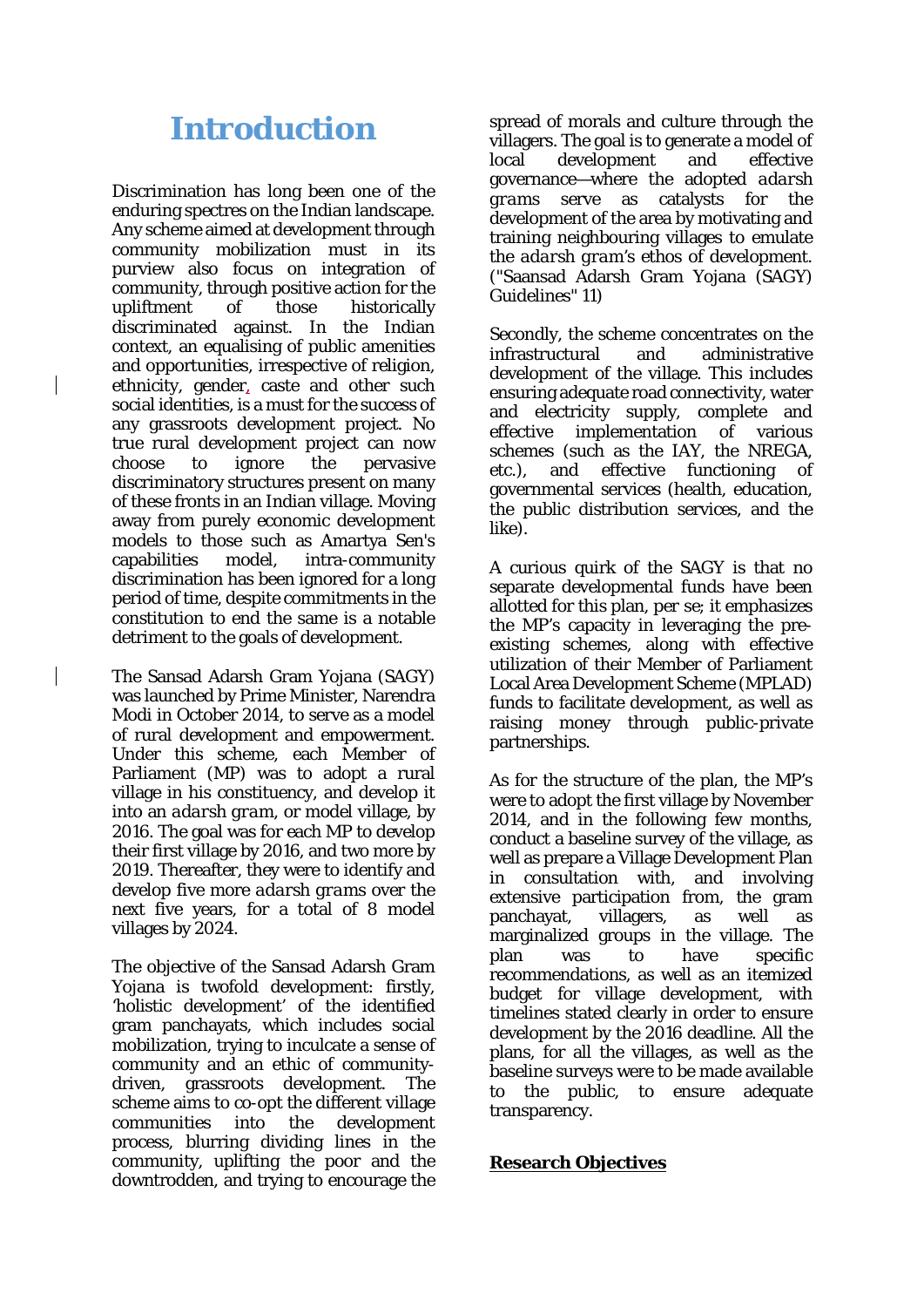Our *a priori* objective was a two pronged analysis of the scheme. Firstly, to analyse the role of primary stakeholders, i.e. the inhabitants of the village, in the construction of the village development plan. We wished specifically to look at the process of formulating the plan, as well as look into discrimination when it came to participation in the planning process. Secondly, to analyse the implementation of the plan proper, and see if it catered to the needs of the village, and if it favoured certain sections over others in its implementation.

Unfortunately, we found no *prima facie* evidence that the plan has been implemented. Everyone we spoke to, including the *sarpanch* (elected chief of the village, head of the lowest administrative unit called the *panchayat*, or village council), as well as the *panchayat* members, assured us that absolutely no work had been done. The primary reason cited was usually a lack of funds.

In the face of this, we have modified our second objective to study discrimination in the intangible aspects of the scheme, as well as any pre-existing discrimination we could find evidence of. Since the plan is not only about throwing money infrastructural projects, but also about the MP using his heft to ensure efficient administration—a reform which, effected, might go unnoticed in the village at large. This is because while the construction of a flyover is likely to be noticed immediately by the village at large, a marginal increase in the efficiency of the police force, or a marginal increase in the efficiency of administrative functions, such as the issue of health cards, might be less perceptible to the man on the street. Since an individual infrequently interacts with these services, it would take a more aggregated approach to identify increases in efficiency.

We have therefore chosen to analyse the village from an administrative point of view—namely the issue of Below Poverty Line (BPL) cards, as well as beneficiaries of

certain government schemes, etc. We also look at it from the point of view of dissemination of information—mainly through knowledge of the planning process, as well as attendance and participation in the *panchayat*.

We are looking at the treatment of different caste groups in this regard, as well as looking at those issues which can be remedied with little monetary cost. We then look at the spread of information from the panchayat and the administration through the villages, and attempt to look at the political and social environment of the *adarsh gram*.

Finally, we hope to provide guidelines for a more reasonable, and less expensive, plan for village development, which equitably caters to the needs of the stakeholders.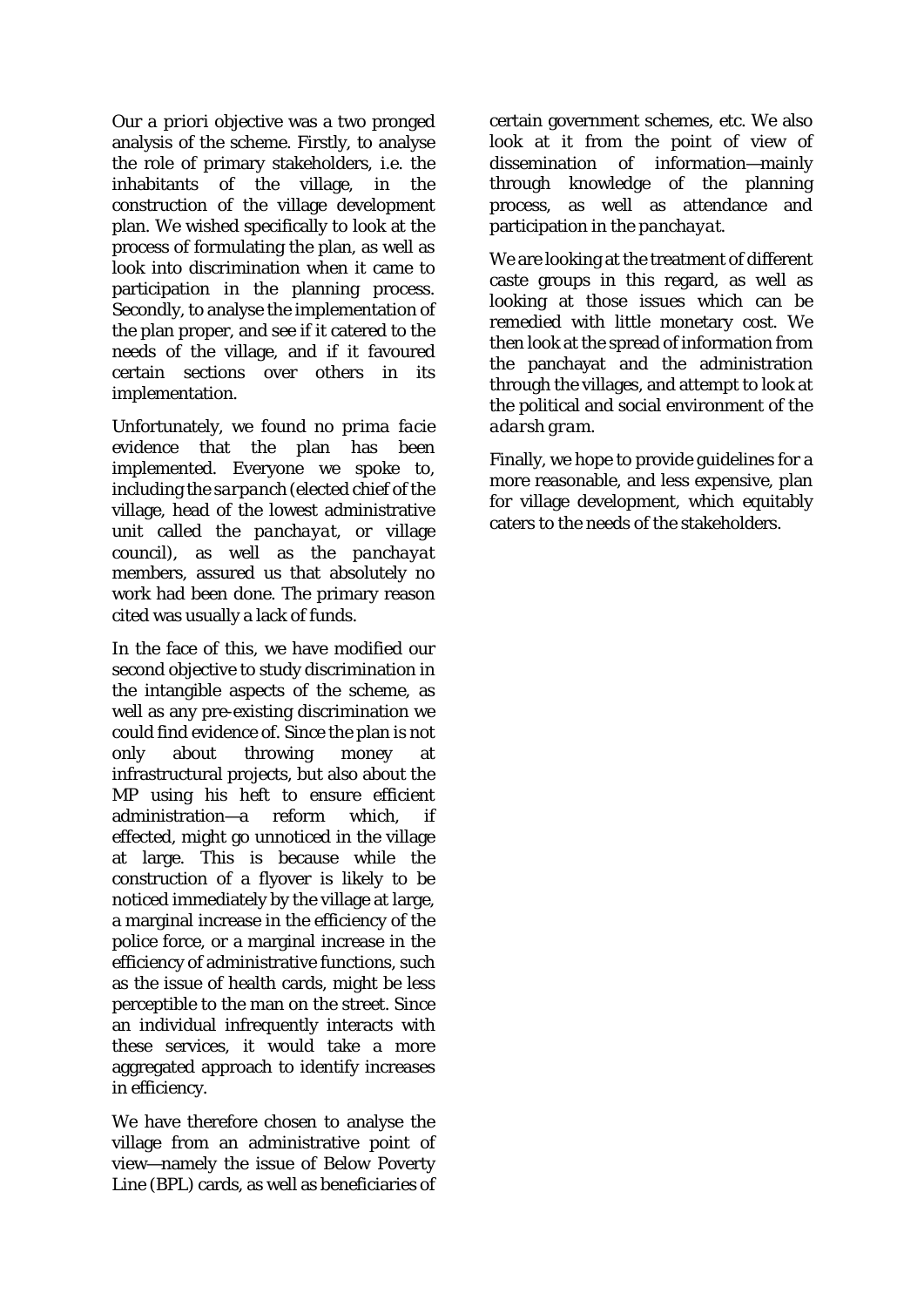# **Methodology**

### **Study Area**

For our study, we chose the village of Islamgarh, also known as Chhuchhakwas, in the Jhajjar district of Haryana. The paucity of adopted villages posed a hurdle for selection. Of the hundreds of villages selected, only four had uploaded development plans on the website as of May, 2016—namely Tinvong and Kittam Manpur, in Sikkim; Sellipet, in Punducherry; and Islamgarh in the Jhajjar district of Haryana. We focused our study on Islamgarh, known locally as Chhuchakwas, in Jhajjar. This was primarily due to the lack of access to the Sikkim villages and the language barrier in conducting household surveys in the south of India. Islamgarh was adopted by Deependar Singh Hooda, an Indian National Congress MP from Rohtak, in late 2014.

The village itself sits on a crossroads, at the intersection of the Dadri-Jhajjar road and the Jahajgarh road. Consequently, the narrow roads seem perennially gridlocked, usually with large trucks and lorries interspersed with pedestrians, vendors pushing carts, and cyclists. There are no street lights, and there are uncovered drains beside large sections of road. Islamgarh is served by both a public school and a Primary Health Centre (PHC), although some villagers found their functioning to be less than satisfactory. While electricity and piped water connections do exist in several houses, their supply remains intermittent and unreliable. A substantial number of people, including those with water connections, have to buy water from private sources (mainly tankers) and pay market rates.

The primary occupations of the village include agriculture, both as landholding farmers and hired labourers; zamindars (landowners); as well as manufacturers of iron implements. Regarding irrigation, less than half the farms receive water from the Jawahar Lal Nehru canal, and thus dependence of bore wells is high. This is problematic because of the salinity of groundwater, which has been a slowly escalating issue in Islamgarh for some time.

Islamgarh has a population of 4063, residing in 725 households, out of which 111 (15.3%) are classified as BPL. In terms of caste, 429 households are categorized as Other Backward Castes (OBC), 242 households as Scheduled Castes (SC), and the remaining 54 households classified as general category (GEN). Islamgarh is exclusively Hindu, and contains no Scheduled Tribes whatsoever.

Most of the villagers live in two or three blocks, with narrow, almost alley-like pathways between houses. The SC households, on the other hand, constitute a separate hamlet, situated around the perimeter of a large, brackish pond. This area has several poorly maintained houses, as well as some shacks and improvised shelters constructed of whatever was at hand. Roads in this area are more uneven, and some roads have been completely closed off due to flooding from the pond.

## **Questionnaire**

We conducted semi-structured interviews of 47 households, and the sampling was done on the basis of two criteria. Initially we selected households randomly based on a map of households, obtained from village records, but this proved unreliable. The map had been prepared along with the development plan, but was out of date.

The village itself is quite self-contained, with five long alleyways, along which almost all the residences are located, and two main roads, along which almost all commercial establishments are housed. We therefore visited every third house down the five residential roads of the district, and then sampled the shops along the two main thoroughfares. Lacking a female team member, we were advised not to interview women without a male member present. Due to this, and the fact that the men often co-opted the questionnaire, our respondents are almost completely male.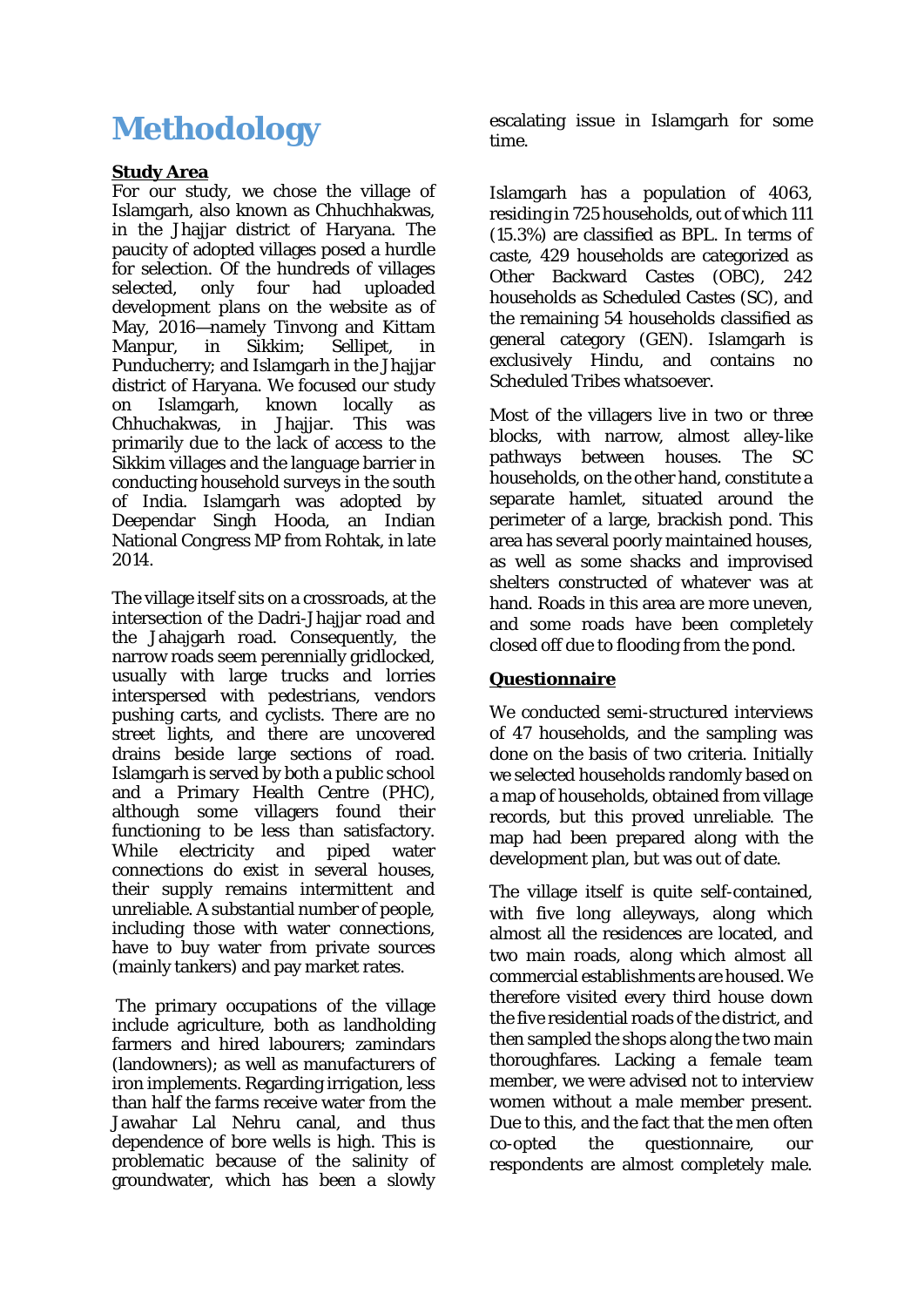As we conducted our surveys throughout the day, we could only interview the main breadwinner either early in the morning, or in the evening. Thus, grown children, elderly parents, and the unemployed (as respondents) are overrepresented in our sample. While our questions were less to do about them personally, but rather to do with the household, it is possible that they were less informed than the head of the household might have been.

In addition, we conducted informal talks with both the *sarpanch* as well as the heads of some local communities, in order to get a better idea of both the extent of development under the plan as well as specific problems facing a particular community.

Unreliability of reported income proved a significant problem. While most respondents did provide us with an estimate of their annual income, they were usually not very forthcoming. The range of their estimates was often also quite large, with respondents often making statements like 'I make 1 or 2 lakhs a year'. Often, they readily accepted a friend or onlooker's estimation, and at other times reported their entire family had earned nothing over the past several years, despite outward evidence to the contrary (livestock, a house, a car, motorcycles). Their responses thus seemed a little arbitrary, with low correlation even to BPL status, or asset ownership.

In terms of caste, of our 47 households, 21 (45%) were OBC, 14 (30%) were SC, and 12 (25%) were GEN.

The ratio of SC's in our sample is identical to their ratio in the population, at 30%. OBC are underrepresented (30% in the sample vs. 62% in the population) while GEN was significantly overrepresented (25% in the sample vs. 8% in the population).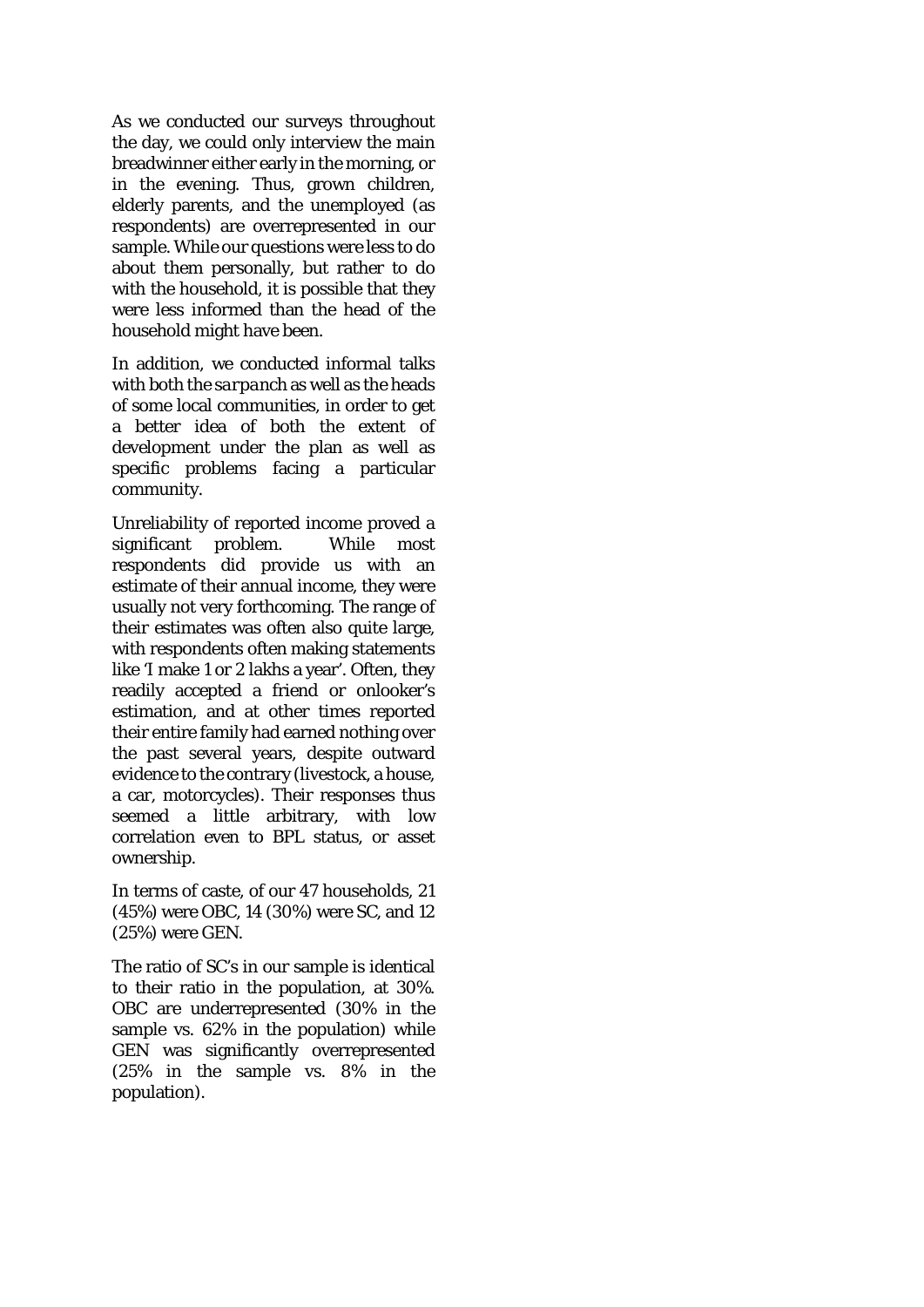## **Results**

When it comes to actual implementation, the plan has achieved very little. Of our 47 respondents, only one reported any work done—the installation of about 10m of drainage along one side street. Despite this, we have reports of aadhar cards and government health cards being issued to the public since the inception of the plan, though of course we cannot draw a causal relationship between this and SAGY itself, we shall regardless look at any evidence of discrimination we can find regarding this facet.

Despite the SAGY guidelines requiring "consultations with the different stakeholders, particularly women self-help groups  $(SHGs)^1$  and farmer groups and  $(...)$ Gram Sabha discussions", as well as the formulation of an official plan document, we found only 3 respondents in our entire sample—a rich OBC farmer, an OBC shopkeeper, and the head of the SC community—who claimed to have participated in the identification and prioritization of developmental objectives any way whatsoever. Furthermore, the extent of their participation was limited to having attended a meeting where the *sarpanch* informed them of what would be done.

village. Curiously, the *sarpanch* himself claimed that no plan document had been prepared.

We have therefore elected to look at several things. As we mentioned before, participation in the planning process was negligible. We therefore look at knowledge of

- The contents of the plan document
- How the content was decided upon.
- The existence of a plan document
- The existence of the scheme

While this information is almost certainly second-hand, and might not necessarily show discrimination in the planning process, it is indicative of the informal information networks of the village, and the dissemination of information and participation from the *panchayat* or the *sarpanch* to the rest of the village.

Furthermore, we are looking at how the castes have been treated in terms of the administration. Specifically, though no infrastructural development has been done under the plan, it is possible that the plan sped up the process of issue of BPL cards, or Health cards, and the like, which could be done costlessly, and wouldn't necessarily register among the respondents as a 'benefit of the plan'.

| <b>Table I: Descriptive Statistics</b> | <b>Sample</b> | <b>GEN</b> | <i>OBC</i>     | SC                                                       |
|----------------------------------------|---------------|------------|----------------|----------------------------------------------------------|
| Mean HH Income (lakhs of Rupees p.a)   | 1.88          | 1.45       | 2.69           | 1.05                                                     |
| Per capita daily income (Rs.)          | 87            | 72         | 121            | 49                                                       |
| <b>Plot Size (Acres)</b>               | 2.23          | 2.67       | 2.41<br>$\sim$ | 1.53<br>$\sim$ $\sim$ $\sim$ $\sim$ $\sim$ $\sim$ $\sim$ |

Of even these three, only one could relate anything concrete that was said at these meetings, and he could only recall a single item—the construction of a bypass for the

*Source: Calculated by Authors*

We had initially planned to compare these indicators against the results of a baseline survey conducted during the preparation of the plan. Due to bureaucratic delays, as of August 2016, the results of this survey,

used to lend funds back to the members; or, in the case of farmer's collectives and such, to economise on fertilizer/seed costs through bulk purchase.

<span id="page-6-0"></span> $1$  A voluntary association, usually composed of 10-20 women/men, who come together either to make regular savings contributions, which are then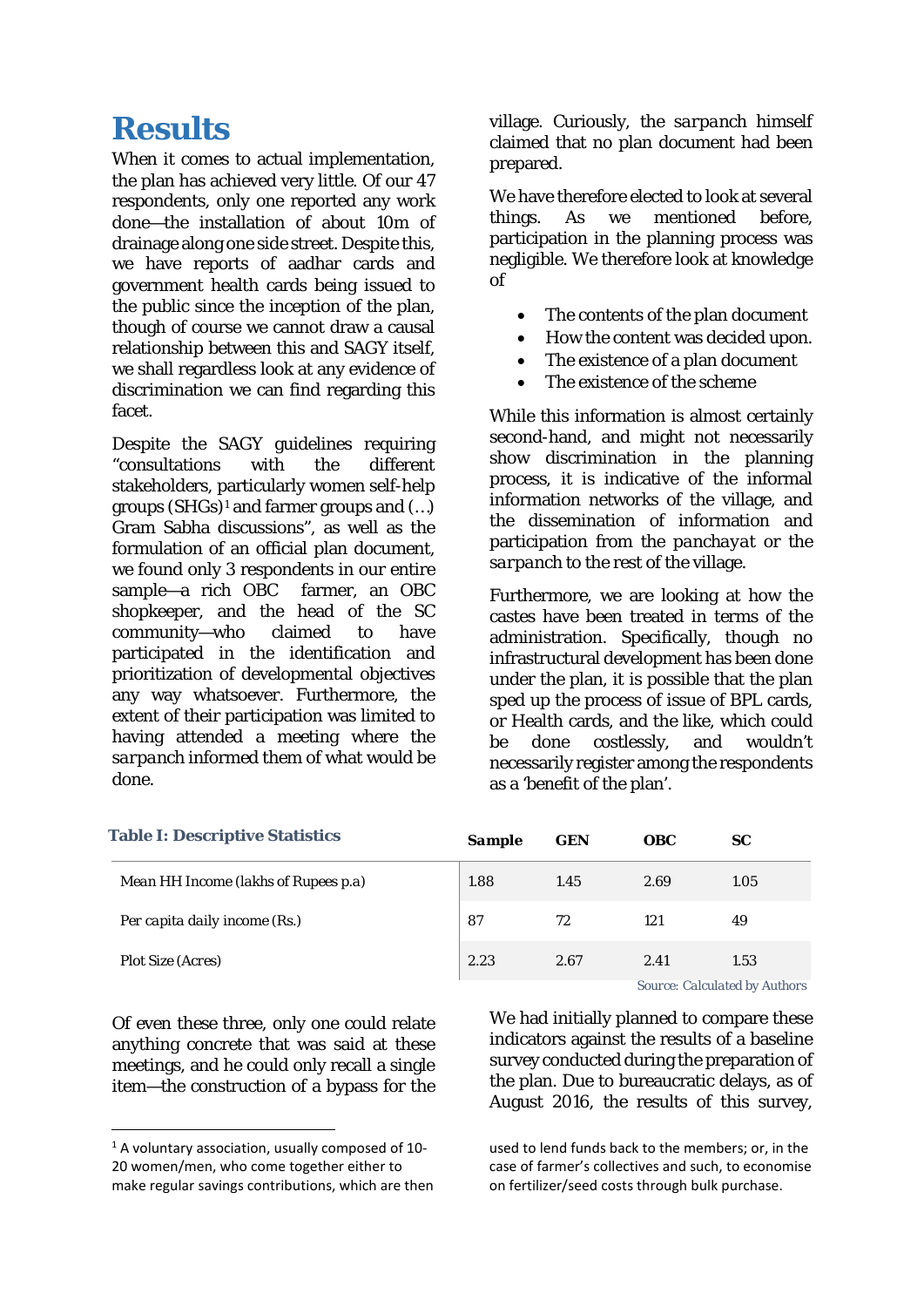which were due to be made available to the public four months prior, are unavailable.

A further caveat: due to the small size of our subsamples, it is important to take the following inferences with a grain of salt.

## **The Planning process**

In addition to asking respondents if they participated in the formulation of the agenda / personally attended any meetings to do with deciding developmental targets, we also questioned them as to whether they had any secondary information about the same, perhaps through a family member, friends, or neighbours.

Firstly, literally none of our respondents, nor anyone else in the village including the *sarpanch*, or the *panchayat* members, had any idea that a plan document was made and put up regarding their village.

Many of them knew of the scheme's existence, and a few knew one or two of the projects which were outlined in the plan, but none knew of the existence of the plan itself.

A majority of our respondents (55%, or 26/47) were either completely unaware of what was planned or had no idea how it was decided. A quarter (12/47, or 26%) had heard that it occurred through meetings, and this category was high in zamindars (5/12, or 41%). A minority were under the impression that the proposed agenda was decided upon by the district and village officials (8/47, or 17%).

Looking at the figures by caste, one can infer what seems to be an interesting trend we find time and time again in this paper, one which might reflect the apathy on the part of the GEN respondents. Three quarters (9/12) of surveyed general respondents were unaware of the planning process, and indeed the plan itself, compared to just under half (17/35) the SC and OBC respondents.

Could this reflect apathy on the part of the GEN respondents, or does it rather reflect marginalization, either in terms of

transparency and/or flow of information? The data is insufficient for a reasonable answer. While the income statistics would suggest they are less well-off, both in household and per-capita terms, size of their landholdings suggests that they are the largest plot holders (Table I).

Unfortunately, the former (income) is fabricated at worst and prone to underreporting at best, and the latter (plot size) makes inference unreliable due to small sample size (there are precisely 6 GEN respondents who were both farmers and reported plot size).

The other two caste groups had broadly similar results, with about half not knowing the origin of the plan (17/35), a third having heard that it occurred through meetings (10/35, or 28%), and the final fifth (7/35, or 20%) postulating that it had been decided by the village officials.

## **Knowledge of the MP and of SAGY**

We also collected data to measure social inclusiveness, and the level of political participation. Attendance in, and knowledge about the occurrence of, panchayat meetings; knowledge of the MP; knowledge of the fact that their village was adopted under SAGY, and the like.

The majority of respondents were aware of who their MP was (80%, or 38/47) and the fact that their village had been adopted under the SAGY (90%, or 42/47). Again, these rates were much higher for OBC (19 and 20 out of 21, respectively) and much lower for SC (10 and 11 out of 14, respectively). This again reflects the relative preponderance of OBC, but is also influenced by the fact that the MP, as well as his father, are considered 'local boys' and 'one of our own' by the OBC respondents. Thus, we found that among the OBC, the failure of the plan and the lack of development was seen to as a result of a political tussle, of the village's 'golden boy' being foiled by the machinations of the local government and being starved of the requisite funds to effectuate development.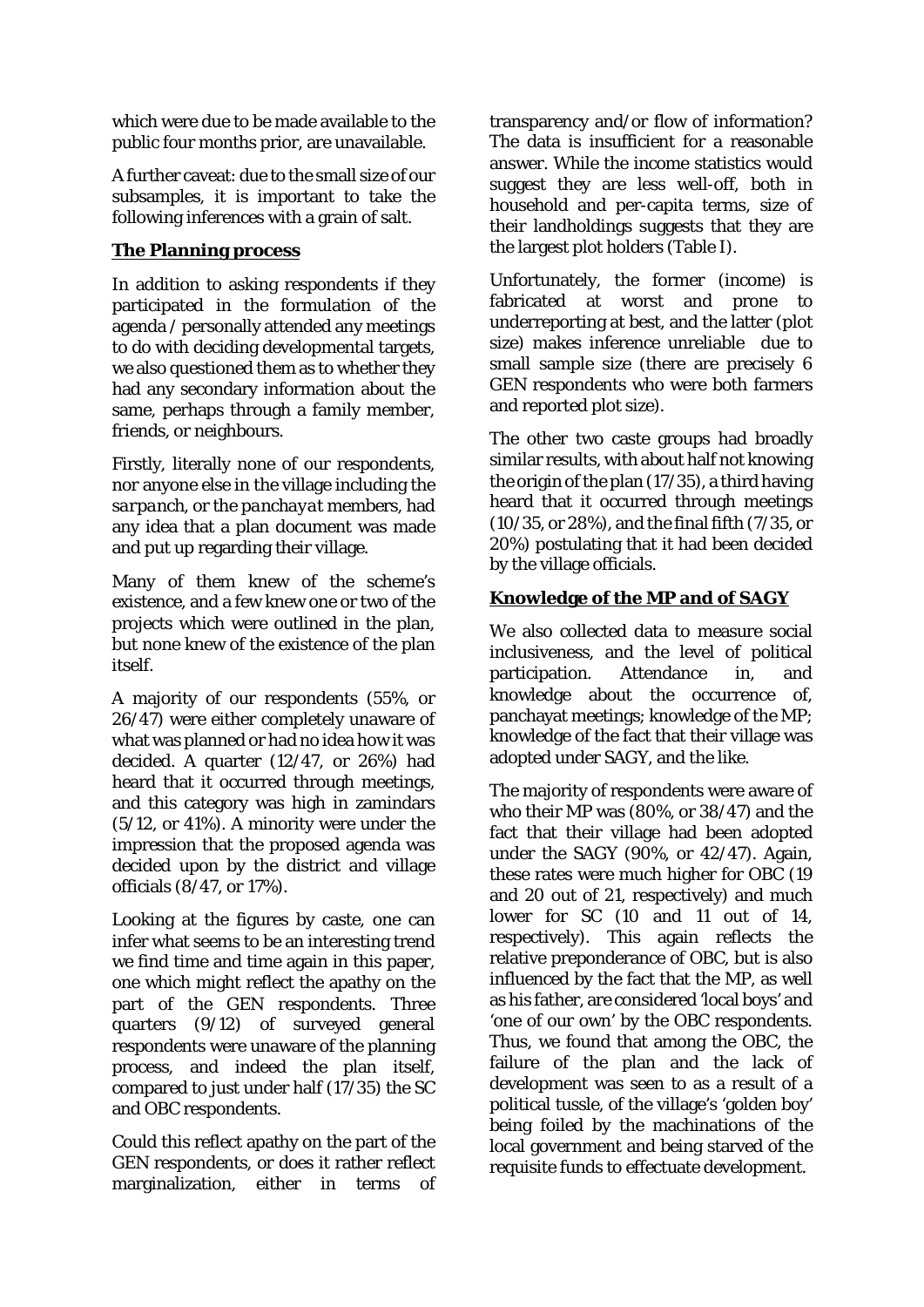## **Panchayat Attendance**

From our conversations with the sarpanch and panchayat members, we gathered that panchayat meetings had taken place approximately every three months in the last year.

We found that a remarkable 34% (or 16/47) of respondents who claimed that panchayat meetings never took place, a figure which jumps to 43% (6/14) for SC. We think this unlikely, and possibly an expression of dissatisfaction with the local government, due to the high number of rather extreme reports we received. This is because many individuals went as far as to claim that there had not been a panchayat meetings in the post-independence history of the village, along with other demonstrably false claims, such as that there had not been any infrastructural development or maintenance in the past fifty years

Of those who said that meetings did take place, both OBC and SC respondents seem to have a fairly good idea as to when and how often panchayat meetings take place, while GEN respondents seemed somewhat more unsure. Looking at panchayat attendance rates, we found that a quarter of our respondents (12/47) regularly attended panchayat meetings, with a high of 33% (7/21) for OBC and a low of 16% (2/12) for GEN. SC's were in the middle with 21%  $(3/14).$ 

While shopkeepers were approximately correct as to the frequency of panchayat meetings (estimating them to be held every 3.15 months, on average), we found both zamindars as well as manual labourers to significantly overstate the frequency of these panchayat meetings (with figures of 1.8 and 1.5 months, respectively). The former is possibly explained by the fact that many of the members of the panchayat are zamindars, and overstated their perceived frequency to make themselves look good.

## **Self-Help Groups**

An item on the plan agenda was the establishment and funding of self-help

groups. While our interviewees didn't believe that their establishment was precipitated by the scheme, the fact nevertheless remains that about six of them were set up since the inception of the scheme, as well as some pre-existing ones. They were primarily farmer's collectives, and women's self-help groups. micomicro-credit groups. About a third of our respondents  $(14/47)$  were aware of the existence of self-help groups. Membership, though, fluctuated significantly by caste. While the pan-village membership rate was 10% (5/47), 20% (4/21) of OBC households reported membership of (and benefitting from) a SHG. This stands in contrast to the fact that no GEN category, and a single SC (7%), reported membership. Again, though, it is important to know that our sample sizes mean that this might not be very representative of the village, but from discussions with the local populace, we believe these results to be indicative, if nothing else. Additionally, while relatively many GEN respondents knew of the existence of the various SHG's, none actually participated.

By occupation, we find that nearly a third (28%) of manual labourers were members of self-help groups, followed by a fifth of zamindar HH (20%), and a minority of shopkeepers (8%). This is somewhat expected, as the zamindars are most aware of the SHGs, with 46% knowing of the existence of SHGs, contrasted with only 22% of manual workers. The reason for the latter's higher enrolment rates is likely because of the fact that that group includes farmers, who are one of the primary targeted beneficiaries of the SHGs present in the village (the other being women). The difference between shopkeepers and zamindars is somewhat surprising, as one would expect a higher proportion of shopkeepers to be enrolled in SHGs. But this result may be due to small samples.

## **PDS & Government Grain Scheme**

One notable scheme benefiting the village is the allocation of grains and pulses to APL families from the PDS. Of our entire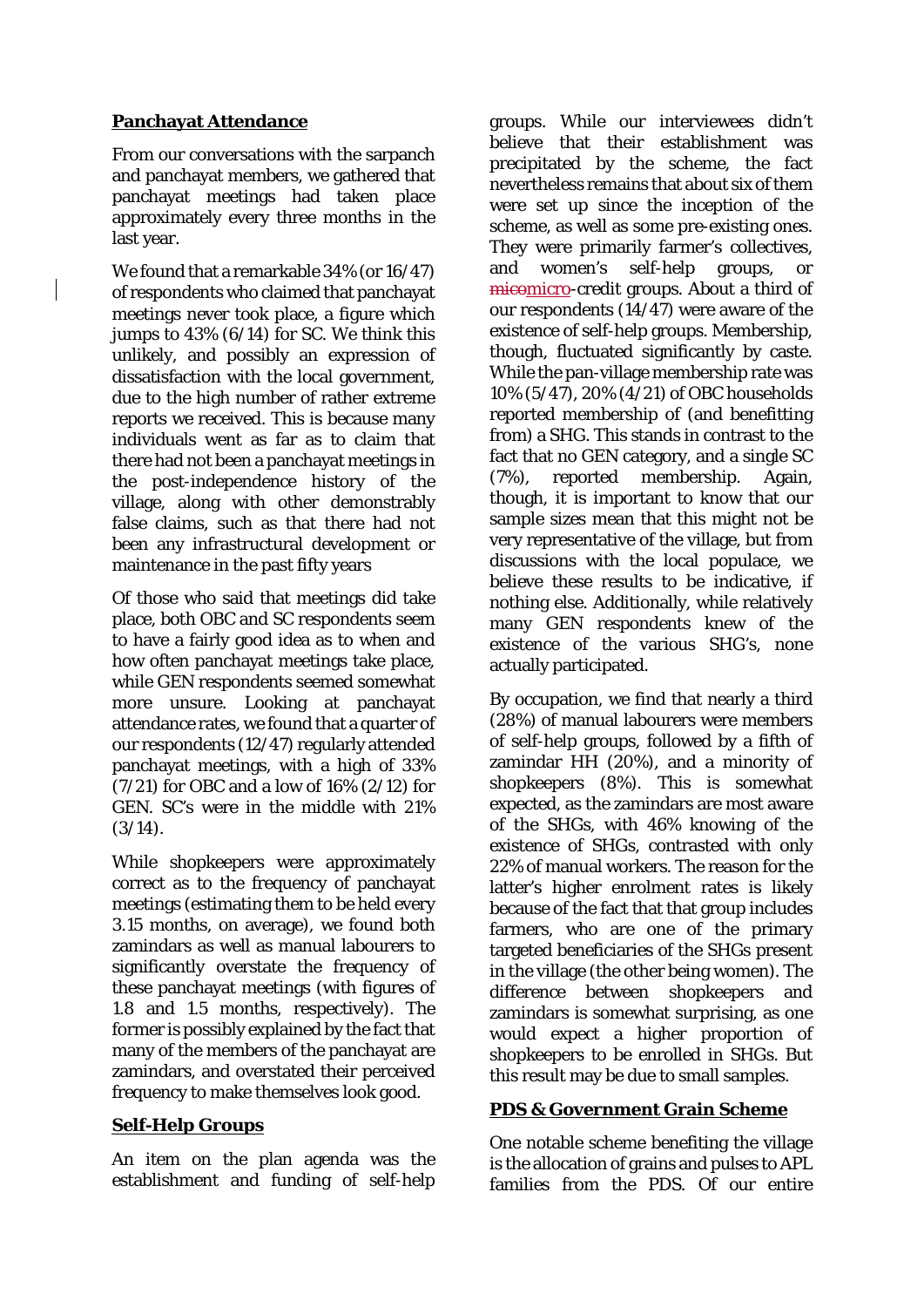sample, 30% (14/47) were beneficiaries of this scheme. Of these, 4 were of BPL status, though of these 4 only 1 had a BPL card. One household, that reported its status as APL had a BPL card.

### **Table II: Percentage of respondents with a BPL Card**

|            | Sample GEN SC OBC |                                  |         |       |  |  |
|------------|-------------------|----------------------------------|---------|-------|--|--|
| $APL$   15 |                   | $\mathbf{0}$                     | 12.5 22 |       |  |  |
| $BPL$ 38   |                   | 25                               | 17      | - 100 |  |  |
|            |                   | Corneal Colorado de Los Anthonio |         |       |  |  |

*Source: Calculated by Authors*

We found that GEN households benefited disproportionately from this scheme, with 41% (5/12) of our respondents being beneficiaries, while SC's lagged behind at 21% (3/14).

The data are indicative on the marginalisation of SC. In terms of income, as well as regarding other indicators such as electricity connections, and water supply, SC households are far behind the rest. Despite this, however, their utilisation of relevant schemes is the lowest in the village.

We find a similar story regarding BPL status. For the sample as a whole, we have 13, or 28% of households with BPL status. Breaking this up by caste, we find that 14% (3/21) OBC, 33% (4/12) GEN and 43% (6/14) of SC HH's have BPL status.

In terms of occupation, we find that all our occupation groups are below average in terms of the percentage that is BPL. This is expected in for both zamindars and shopkeepers, but it is a curious result for manual workers (a category that includes both farmers, as well as manual labourers). We find that the while day-labourers (**excluding farmers**) have very high proportion of BPL HH (3/6), but the inclusion of farmers (with only 14%, or 2/14, farmers falling BPL) in the category 'manual' deflates these numbers.

Looking at the distribution of BPL cards is also instructive. First and foremost, BPL card allotment is remarkably low, with less than half (5/13) the families with BPL

status being allotted a card. Secondly, we find that while all (3) BPL OBC families have been allotted a card, the proportion of GEN (1/4, or 25%) and SC (1/6, or 16%) families in that category is significantly lower. In fact, the percentage of APL OBC families with BPL cards is higher than the percentage of BPL SC families with BPL cards.

In addition to the above, we received reports from SC that obtaining rations from the PDS has proved difficult for them. One of our respondents stated that BPL cards had not been renewed for a number of eligible SC households. Additionally, he claimed that those who protested against the corruption and inefficiency in the PDS would be denied rations. He also informed us that such practices occurred only regarding the SC community.

The same respondent also noted that the distribution of rations could be arbitrary often, beneficiaries received only part of their allotment, or experienced significant delays.

Again, we can see evidence of discrimination towards SC, especially in light of the difficulties in acquiring rations that these individuals relayed to us. Another curious thing was the willingness of respondents to disclose that they had illegal BPL cards, though this is perhaps influenced by the fact that these two questions were at opposite ends of the questionnaire. Furthermore, the problems were not isolated to either the PDS or the card issuer. Of all the BPL HH, more than 50% (7/13), which is more than the proportion being served (5/13, or 38%), agreed that the PDS was well run, and pointed out the administration responsible for issuing cards as the primary stumbling block. On the other hand, we have reports from the SC households of the PDS withholding grains in retaliation for complaints against corruption, and flat out refusing certain sections of the populace when there were (supposed) grain shortfalls.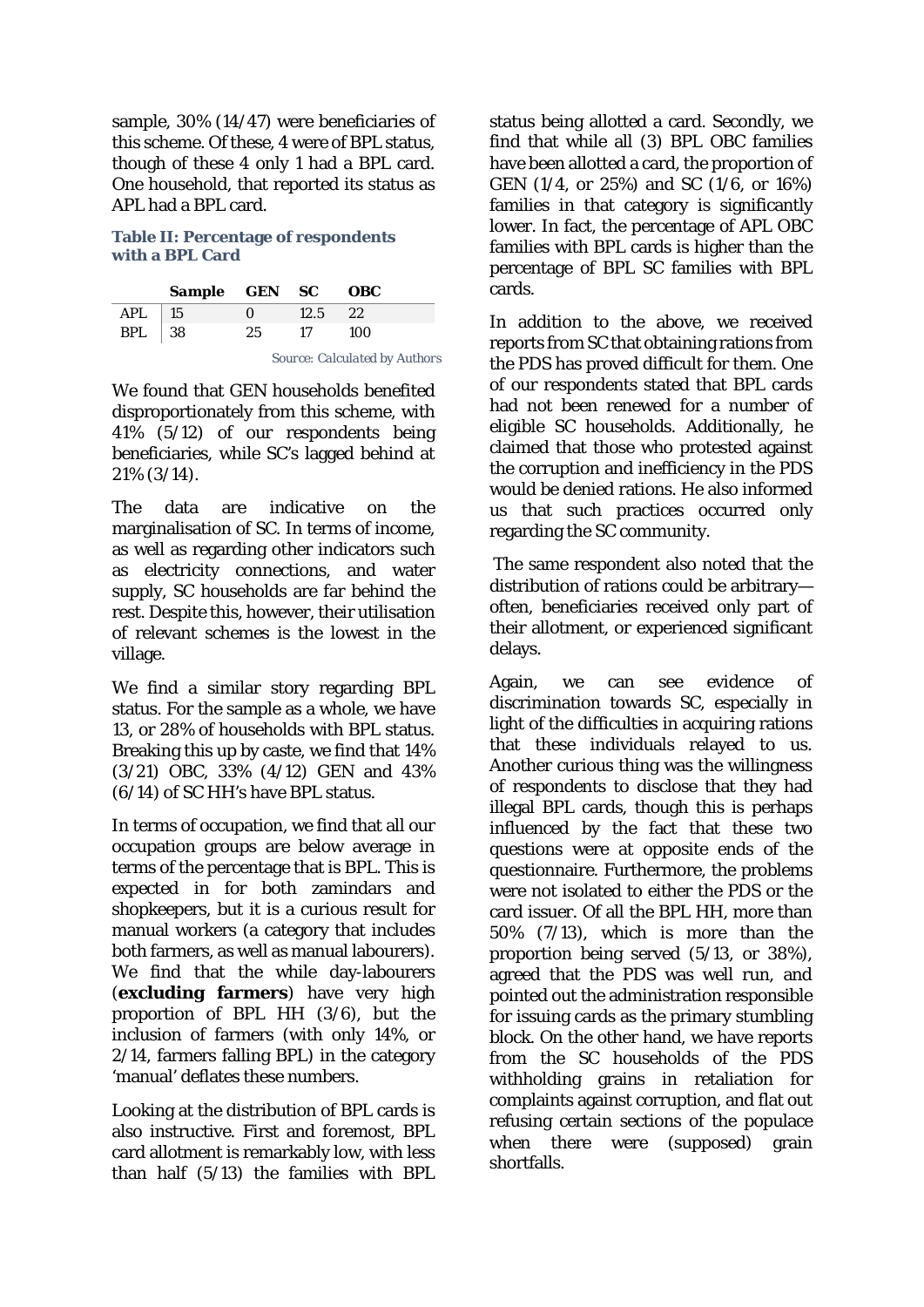We found the highest rates of illegal cards among manual labourers, with one in five (21%, or 3/14) APL manual labourer HH's having a BPL card, and just under twice that many (40%, or 2/5) BPL manual labourer HH's having a BPL card. Strangely, BPL zamindars had the lowest (33%, or 1/3) rate of card issue.

## **Health Cards**

Health cards issued by the government have several benefits that allow patients to receive better care. These include quicker admission to hospitals, cashless admission, as well as discounts on procedures and medicine (even in private hospitals).

Health Cards are an interesting break in the trend. The health cards were agreed to be, from every single cardholder we spoke to, utterly useless. They claimed their only use was that they initially did a blood test to determine blood type, and that this was how many of the beneficiaries found out their blood type. Other than that, they insisted that it was just something issued to placate them in the absence of any real reforms.

Was this the case? It might well have been. About 40% (19/47) of our sample had been issued a health card, but the caste based numbers are quite skewed, and interestingly, in the opposite direction. 57% (8/14) of SC respondents reported having a health card, and this number jumps to 67% (4/6) for BPL SC respondents. Meanwhile, only 38% (8/21) of OBC respondents reported having a health card. GEN respondents had an even lower rate, of 25%  $(3/12)$ .

All in all, 62% (8/13) BPL families reported having been issued a health card, versus 32% (11/34) of APL families. The BPL families we spoke to felt this was a transparent attempt by the government to placate them, in light of the inadequate issue of BPL cards and the corruption in the PDS system.

We also measured usage of credit by our respondents. 32% (15/47) of our sample had taken a loan in the past year. We attempted to measure interest rates, but most couldn't or wouldn't divulge that information, and we couldn't even reliably get estimates of the principal and the amount repaid to calculate it ourselves. The major sources of loans were the Grameen bank, the Kisan Credit Card scheme, with a few loans obtained from either SHG's or banks. We found no evidence of informal sources of credit. Most of the loanees were either manual labourers, who comprised 47% (7/15) of total loanees (especially farmers, who accounted for 33% (5) themselves); or zamindars, with 40% (6).

Looking at caste, we find GEN has the highest proportion of loanees, with 42% (5/12) of GEN respondents having taken a loan in the preceding year. The corresponding figures for OBC and SC respondents was 30% (7/21) and 35%  $(5/14).$ 

This is an interesting result. Since OBC's generally have higher incomes than average (in both absolute and per-capita terms; also, they have the lowest percentage of BPL families: 14% (3/21) of OBC, compared to 33% (4/12) of GEN and  $43\%$  (6/14) of SC), it is possible that they have less need for loans compared to GEN respondents. However, on almost every economic indicator, SC respondents are the worst-off amongst all the communities. They also form a large proportion of the manual labourer category, which, a priori, one would expect to have a large percentage of loanees (which is indeed the case). Thus, there is evidence of need, as well as fitting the profile of the loanee (which also implies eligibility for things like the Kisan Credit Card, and such).

Thus, for whatever reason, we find evidence to indicate that SC's either have no access to, or are reluctant to take, advantage of existing credit systems put in place.

## **Electricity**

## **Credit**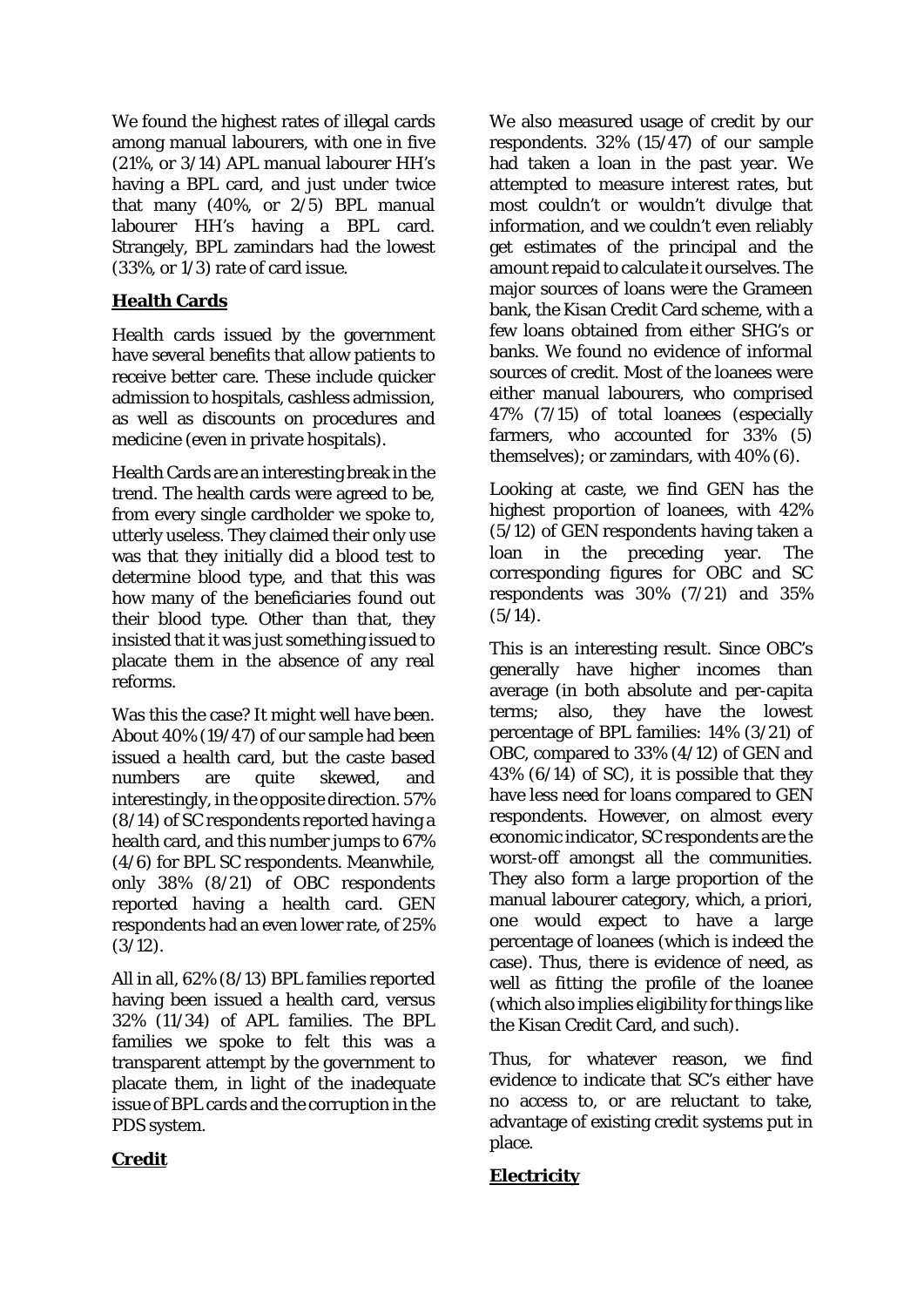The village as a whole has 94% (44/47) electrification, with only 3 HH without a domestic electricity connection, all of which are OBC. Average hours of electricity are 8 hours a night and 2.8 hours in the day. Looking at average hours of electricity supply, we find GEN the highest with almost 13 hours/day, followed by OBC, with 11 hours/day, and SC last with 9 hours/day. This is corroborated by the average monthly cost of electricity for the three groups, with OBC paying Rs. 660, GEN paying Rs. 830, and SC paying Rs.495.

This is consistent with the reports we received from SC households about how a few electricity poles providing their hamlet seem to have been damaged in a storm several months ago, and lie like that still. They alleged that the panchayat has turned a deaf ear to their requests, and left the members of the SC hamlet to pay for repairs themselves, as reported by our respondents.

They also alleged that when demand was high, and supply was inadequate, their locality was the first victim of load shedding. This, combined with the damaged electricity poles, further limits their hours of electricity, consistent with our findings.

We found four households with solar power connections, two of whom were OBC, one each SC and GEN. All of the households reported no government aid or initiative in their construction, and all of them had high incomes. They also reported significant upfront costs as a hurdle to the wider adoption of solar power in the village. 45% (9/20) of shopkeepers, a category that notably includes metalworkers, reported using electricity in the course of their work. No manual workers or zamindars (who were not also shopkeepers) reported using electricity use for work. Notably, we found that the farmers who irrigated their fields by tube well used exclusively diesel pump sets.

## **Irrigation**

We also looked at access to irrigation facilities for the village. Problems included the salinity of groundwater, which almost everyone who irrigated by tube well reported. Canal access was limited, mostly due to deterioration of access points, as well as irregular, though the main advantage of canal water was that it did not suffer from the salinity problems that plagued tube wells. Some farmers reported that farmers upstream (well, up canal, really) had installed pumps and were diverting much of the water to sell privately. In our sample, we could only find a lone respondent who reported purchasing irrigation water from a neighbour's pump. Most residents agreed than a canal water connection would both increase the quality of irrigation water as well as cut down on the considerable cost of diesel for their pump sets. 22% (5/23) of field owners (this includes farmers, as well as zamindars) reported using canal water for the purposes of irrigation, and the majority of the rest (65%, 15/23) reported using tube wells. Only 9% (2) of our respondents did not have access to any irrigation facilities whatsoever.

Looking at the caste breakup, we find that GEN has the highest proportion of canal users (2/3), though the fact that there were only three GEN cultivators erodes at the importance of this finding. Of the rest, we find 23% (3/13) of OBC cultivators and 14% (1/7) of SC cultivators have access to canal water.

## **Qualitative Aspects of the SC Hamlet**

The problem is all the more pernicious considering that most of these families are relatively poor compared to the rest of the village, and relied on the PDS to a greater extent than the other communities. The relative poverty of the SC community also reduced the support networks the community could offer.

Water connections seem to be hard to come by for the SC community as well. While other parts of the village do largely have water connections (even if they are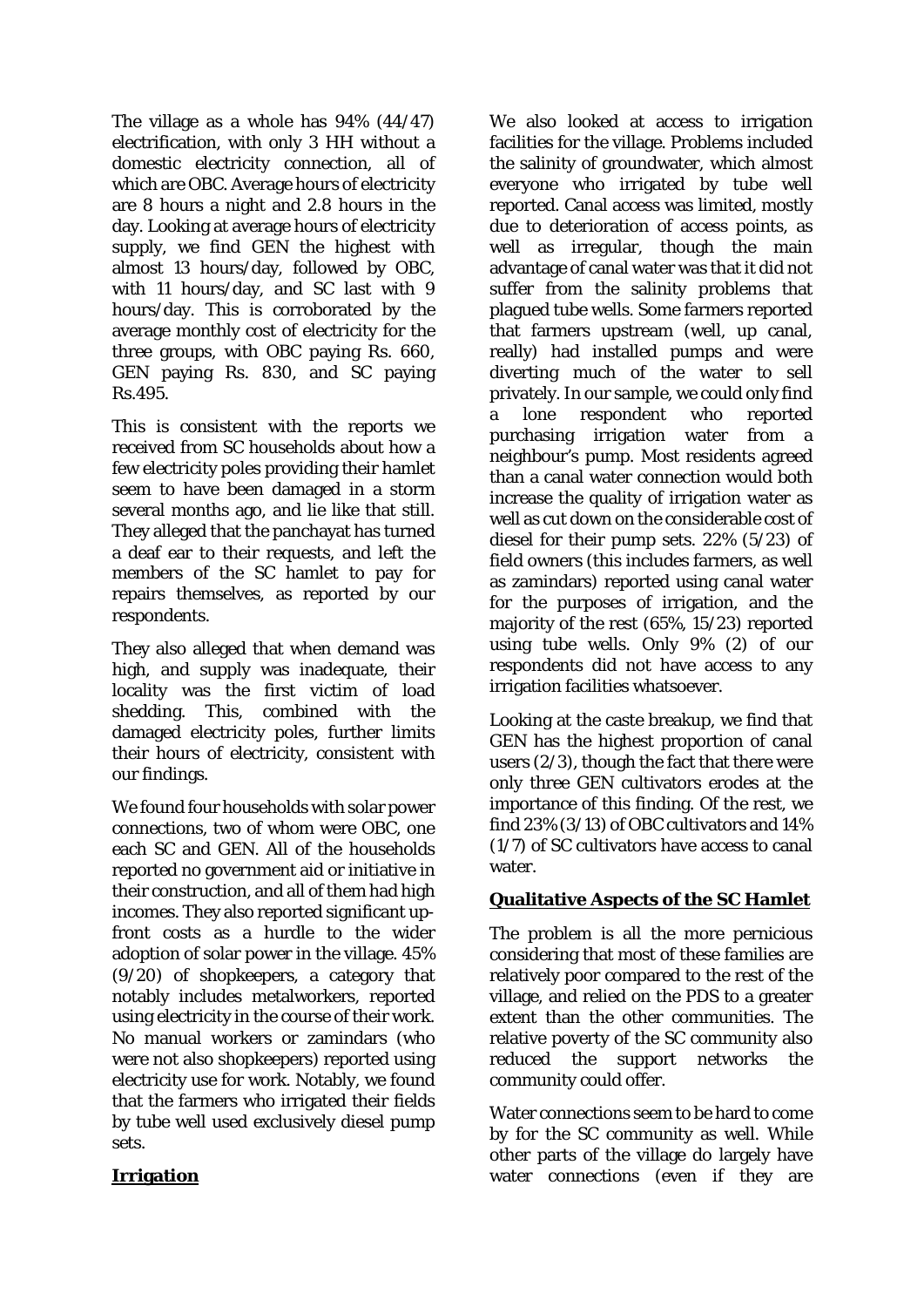unreliable), the SC hamlet seems to be unusually bereft. While 33% (7/21) of OBC and 30% (4/12) of GEN reported not having a piped water connection at home, half the SC (7/14) we surveyed reported the lack of even a basic water connection. Respondents explained that most inhabitants in that hamlet resorted to private sources of water, most notably tankers, which was especially taxing for the already marginalized BPL individuals. Multiple respondents informed us that about 10 years ago, when government water connections were even scarcer, the local pond and well could be purposed as a source of clean drinking water. However, the diversion (whether accidental or deliberate, they were unwilling to comment on) of the village's sewage lines into the pond have drastically reduce its potability. Furthermore, villagers (mostly the inhabitants, see below) have been dumping both liquid and solid waste into the pond, which has cut off an important source of water for the community, especially with the dearth of water connections.

Since the pond has been a literal cesspool for years, it has become a breeding ground for disease and pests. Since the entire community is built around the pond, the stench of the pond was omnipresent. Respondents said that they feared for the health of their children, considering the severe spread of insects in the area– particularly mosquitos–which could spread harmful diseases.

Additionally, a wall of the pond had apparently broken a year or so ago, flooding one of the roads from the SC hamlet to the village proper, and rendering it impassable. Thus, access was limited, with many folk having to take a significant detour in order to get to the main road.

While most of the villagers we spoke to disposed of solid waste in the farms, or in specially designated composting 'holes' in a particular plot in the village, the SC hamlet had no such provision. Combined with the detour needed to go into the city, in the past year, the inhabitants themselves have been disposing of much of their waste in the pond.

In Islamgarh, as is the case with most rural villages, animals for an important resource for any family's livelihood. This is equally true for the SC community, as well. Respondents informed us that the pond once served as a source of drinking water for the animals. However, with the new putrefaction of the pond, they must now constantly be vigilant that none of their animals wander off to have a drink. Considering the value of animals, especially to low-income farmers, this added risk poses another headache for the community at large.

Furthermore, despite the concentration of poverty it displays, there is no Anganwadi centre in the SC hamlet, though there are two in the rest of the village. An AWC continues to remain an important source of meals for children of relatively poorer families in rural villages, and the lack of an AWC in the SC hamlet is likely to pinch their respective budgets even more.

Respondents from the SC hamlet informed us that they have voiced their demands loudly and often in the past as well, but that it did no good. They went on to tell us that every time they raise these issues the panchayat and other concerned authorities, they are promised and assured that change will come soon, but to no avail. The same seems to be the case with the SAGY, as they say. The plan document clearly mentions the need to clean the pond and make it usable to nearby households (though again, none of the villagers were aware of this). All the same, the reiterated that no work has been done and the problems with the SC hamlet persist.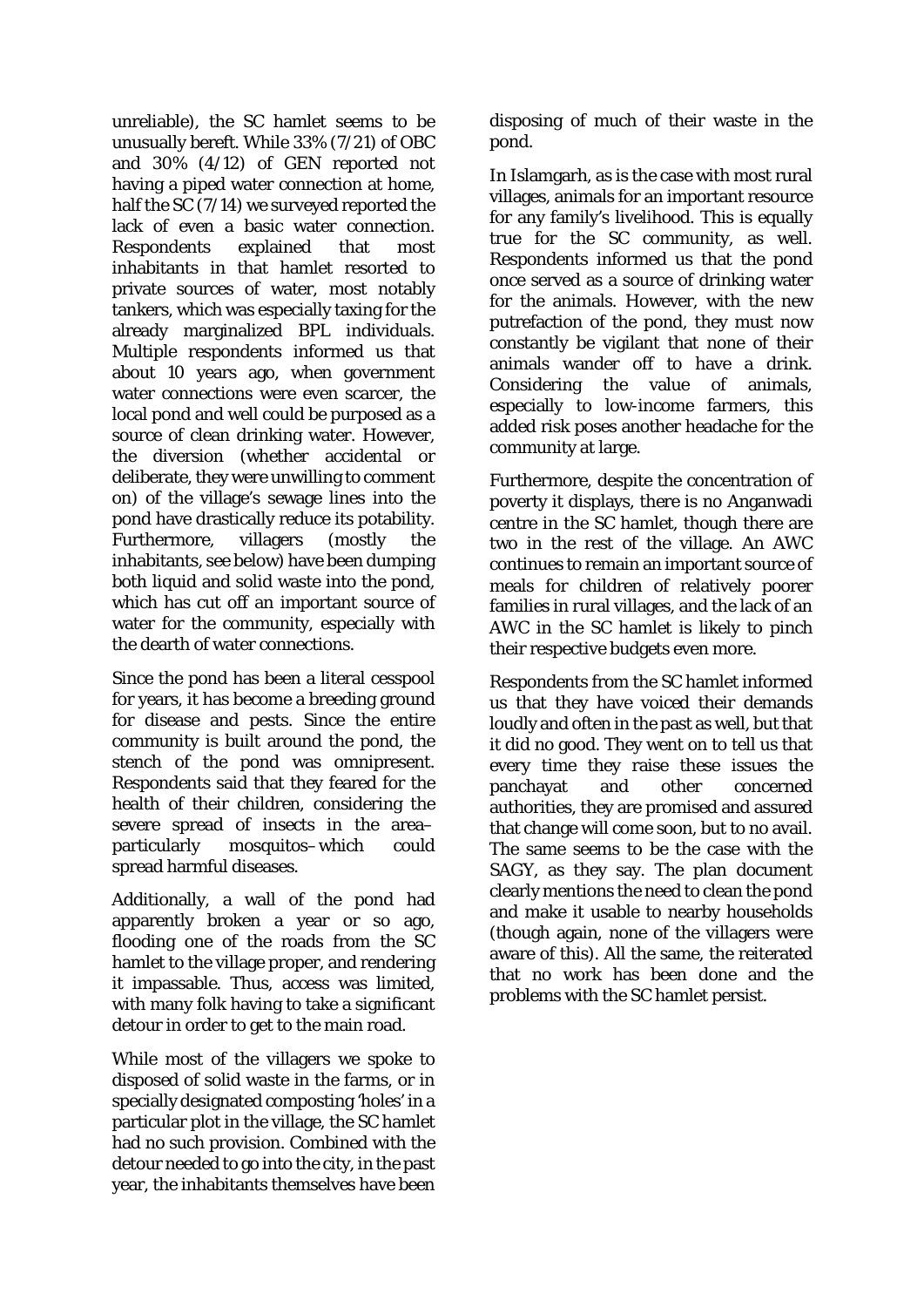# **Conclusion**

### **Some Alternative Proposals for Development**

Many respondents, while remarking upon the lack of implementation of SAGY, highlighted political apathy towards the people as the driving factor. However, many, especially in the OBC community, defended the MP. They explained that he was a member of the Indian National Congress, rivals to the party in power at the state level and the national level i.e. the Bharatiya Janata Party (BJP).

They said that this created friction and prevented any work from being started in earnest. While this is certainly not unheard of, it is also possible that a Congress MP may not be too keen on successfully implementing a BJP designed program, though this begs the question of why he would go through the trouble of preparing a plan in the first place, given that almost no one else did.

Others said that the Sarpanch himself couldn't get any work initiated simply because he was hampered by lack of funds. They claimed that funds may have been held up by other authorities, or possibly that the MP was blocked from releasing funds by the government, and may have thus precluded any development in earnest.

The plan, itself, is voluminous. It outlines not just the building of roads, and schools, but includes everything from environmental beautification to the establishment of youth clubs and community centres. It is long, bloated, and remarkably expensive. While construction of a bypass would certainly help reduce congestion, there are far cheaper and more pressing investments that need to be made.

Based on our research, and the specific needs of the different groups, we can offer a much more parsimonious plan, which, though it would hardly solve all the problems of the village, would be a good

place to start, and permit a look into the less glaring problems of the village.

Firstly, a major requirement in the village is to fix the ills of the PDS system. Misuse of cards is rampant, rations are irregular and often incomplete, and the targeting of the scheme is wanting.

Secondly, the water situation. Piped private water supply, averages 1.8 hours a day. Government water connections splutter to life once every three days, for about 20 minutes, and disgorge fetid, brackish water. Extending the canal, though a significant investment, would kill two birds with one stone. It would also solve the problems faced due to groundwater salinity, which almost all farmers who use tubewellstube wells complain about.

Finally, electricity is a major stumbling block for the community. The fixing of the electricity lines in the SC hamlet is something that would cost almost nothing, and yet the animosity it generates, and the feeling of marginalization it engenders among the SC community is severely disrupting the social fabric of the village. There was nary a household in the hamlet we interviewed that did not mention a certain tree breaking the power lines. Furthermore, electricity supply, or lack thereof, was one of the constants in our interviews. With one aberrant exception, few people reported more than six hours of daytime electricity.

And finally, the pond is a major problem for the SC community. It is a health hazard, a hazard to their livelihood, reduces their quality of life, and takes away an important resource. While this too would require a onetime payment, it would cost significantly less than any construction of new water lines. Furthermore, the well near the pond could become accessible again, and may prove to be a source of water for daily use, if not as a source of drinking water. And frankly, there is a certain casteist symbolism in the waste of an entire village being dumped in the heart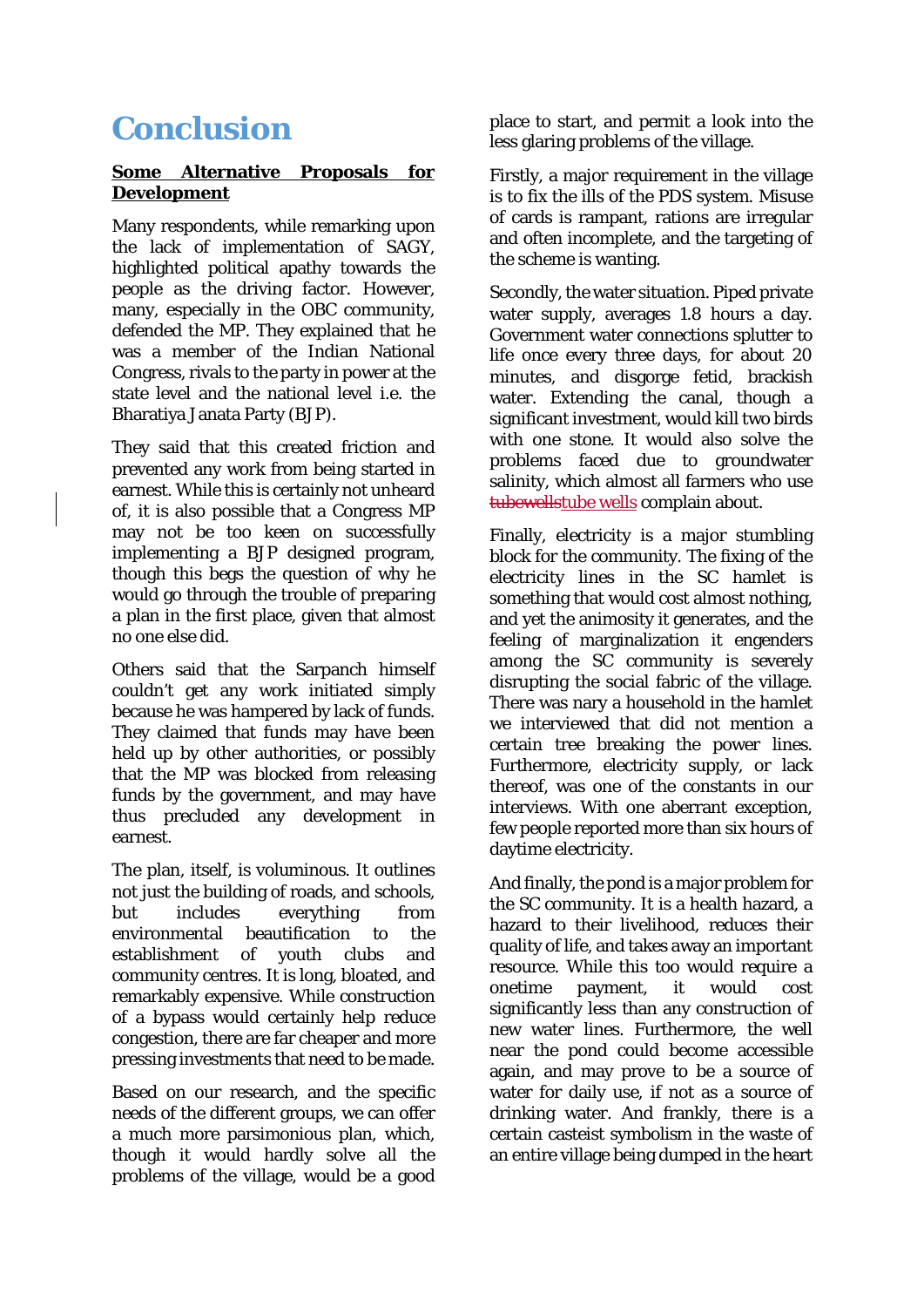of the SC community, and it is unlikely to be something that has escaped them.

## **Caste Based Inequality**

When it comes to the SC community, we have found that they are, by almost every metric we looked at, the most disadvantaged group in the village. This is to such an extent that they have been, for lack of a better word, almost ghettoized, corralled far from the village centre, and their demands and situation well ignored. Their rates of political participation are lower, and they seem to benefit the least from the various schemes we looked at, schemes which, indeed, they should be the prime beneficiaries of. There are reports of rampant maladministration of the PDS, and specific discrimination by the concerned officials, though of course we have nothing to corroborate this. But even in terms of indicators we looked at, such as BPL card availability, and the like, as well as the state of their hamlet, the SC of the village certainly seem to face a certain amount of discrimination. This can lead to a vicious cycle: since the members of this community have to resort to the market (and pay market prices) for food and water—things that rightly should be provided, at the very least, at subsidized rates to people at their income level. It is thus not unlikely that they have savings of note. Those savings could be utilised to send their children to private schools, which seem to do better than the nearby public school, or in some productive investment that may bear returns in the future. This could include purchasing livestock, better farm equipment, or even saving up to start a small business. An absence of these options is one primary reason that members of this group may not be able to improve their standard of living. A lack of a capacity to save could also open up households to other risks. Health issues could lead to households being compelled to shell out huge sums of money on private healthcare, given what we found as to the inadequacy of the local PHC. Even if a loan could be obtained, debt may cripple those

who are not able to make daily ends meet without saving anything. Thus, their situation is unlikely to improve without breaking this vicious cycle, something that they have as of yet still to do.

In stark contrast, we find the GEN category presents an interesting quandary.

First, we find evidence of what could be construed as political apathy on their part. We find GEN is the lowest category in terms of knowledge of village reforms, as well as panchayat meetings. In terms of attendance, as well, they disappointed. Many knew of the SHGs, but few were members. The fact that they were the highest beneficiaries, despite the above, of the government grain scheme, when contrasted to the fact that they had only low BPL card rates for BPL families is curious.

A possible explanation for this could be that the middle income GEN households, while not politically active, or particularly rich, still command some respect, because of either their caste or some pre-existing status, and thus are able to take advantage of things like the Government Grain Scheme, which richer OBC households do not feel the need to patronize.

This would also explain their propensity to take loans, as their middling incomes and social status would afford them such opportunities. And while it might be a bit of a stretch, if their history/status was the driver, this might explain the fact that on average, they get the most hours of electricity—perhaps their locality is the last to be victimized by load shedding.

BPL GEN families, on the other hand, perhaps simply do not have either much clout, or much political participation. Or perhaps there is something else that is correlated with GEN category HH and the grain scheme, which is driving our results. We cannot definitively say, but it seems plausible.

## **The Saansad Adarsh Gram Yojana: A Summary**